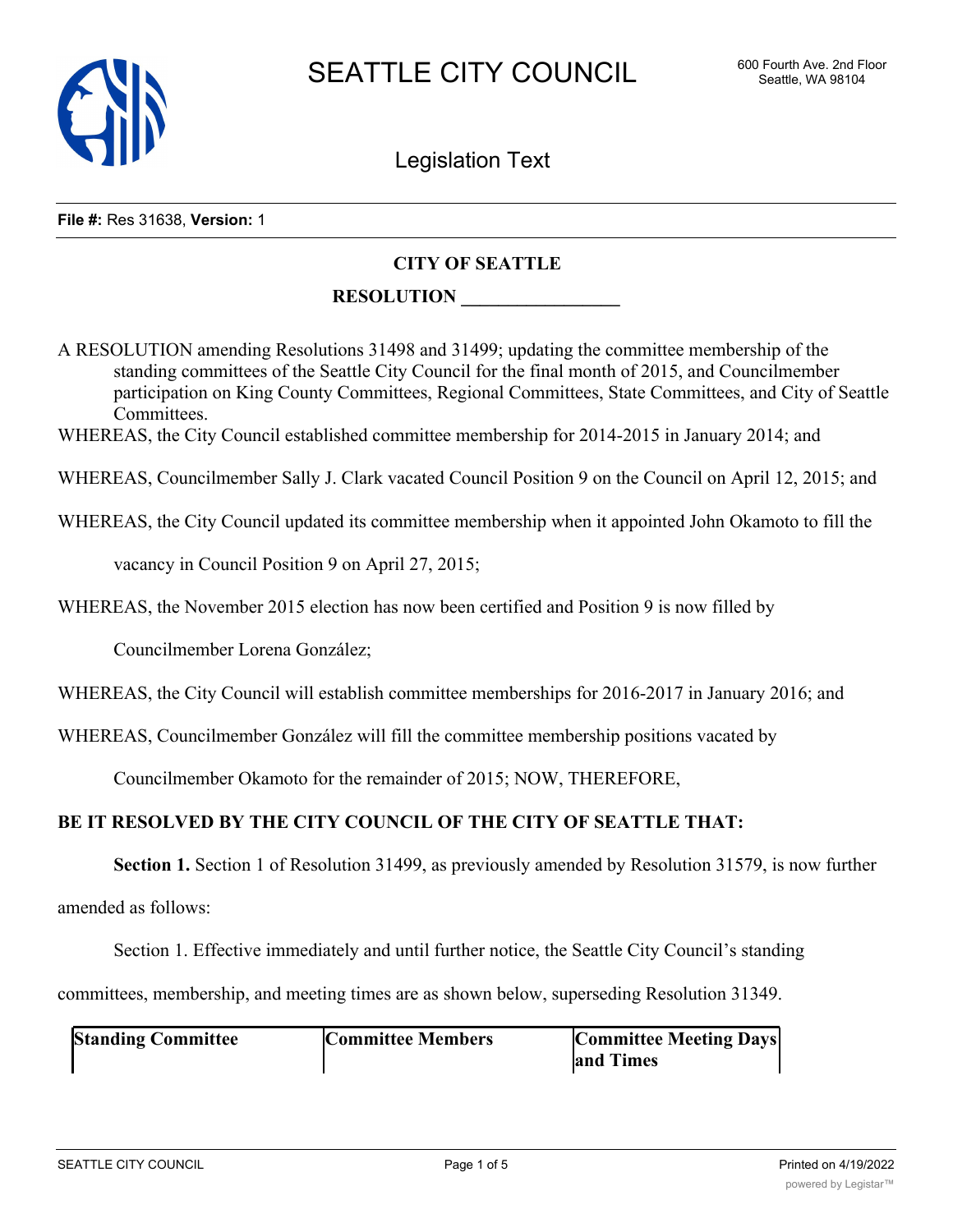| <b>Education and Governance</b>                                            | Chair: Tim Burgess Vice-Chair:<br>Sally Bagshaw Member: ((John<br>Okamoto)) Lorena González<br>Alternate: Jean Godden                                         | $1st$ and $3rd$ Wednesdays<br>9:30 a.m.                     |
|----------------------------------------------------------------------------|---------------------------------------------------------------------------------------------------------------------------------------------------------------|-------------------------------------------------------------|
| Energy                                                                     | Chair: Kshama Sawant Vice-<br>Chair: ((J <del>ohn Okamoto</del> )) Lorena 9:30 a.m.<br>González Member: Mike<br>O'Brien Alternate: Bruce A.<br><b>Harrell</b> | $2nd$ and 4 <sup>th</sup> Wednesdays                        |
| <b>Finance and Culture</b>                                                 | Chair: Nick Licata Vice-Chair:<br>Jean Godden Member: Tim<br><b>Burgess Alternate: Sally</b><br>Bagshaw                                                       | 2 <sup>nd</sup> and 4 <sup>th</sup> Wednesdays 2<br>p.m.    |
| Housing Affordability, Human<br><b>Services and Economic</b><br>Resiliency | Chair: ((John Okamoto)) Lorena<br>González Vice-Chair: Tom<br>Rasmussen Member: Kshama<br>Sawant Alternate: Mike O'Brien                                      | 1 <sup>st</sup> and 3 <sup>rd</sup> Thursdays 9:30<br>la.m. |
| Parks, Seattle Center, Libraries<br>and Gender Pay Equity                  | Chair: Jean Godden Vice-Chair:<br>Bruce A. Harrell Member: Tom<br>Rasmussen Alternate: Kshama<br>Sawant                                                       | 1 <sup>st</sup> and 3 <sup>rd</sup> Tuesdays 9:30<br>a.m.   |
| Planning, Land Use and<br>Sustainability                                   | Chair: Mike O'Brien Vice-<br>Chair: Tim Burgess Member:<br>Nick Licata Alternate: ((John<br>Okamoto)) Lorena González                                         | $1st$ and 3 <sup>rd</sup> Tuesdays 2 p.m.                   |
| Public Safety, Civil Rights and<br>Technology                              | Chair: Bruce A. Harrell Vice-<br>Chair: Nick Licata Member:<br>Sally Bagshaw Alternate: Tim<br><b>Burgess</b>                                                 | $1st$ and $3rd$ Wednesdays 2<br>p.m.                        |
| Seattle Public Utilities and<br>Neighborhoods                              | Chair: Sally Bagshaw Vice-<br>Chair: Kshama Sawant Member:<br>Bruce A. Harrell Alternate: Tom<br>Rasmussen                                                    | $2nd$ and 4 <sup>th</sup> Tuesdays 2 p.m.                   |
| Transportation                                                             | Chair: Tom Rasmussen Vice-<br>Chair: Mike O'Brien Member:<br>Jean Godden Alternate: Nick<br>Licata                                                            | 2 <sup>nd</sup> and 4 <sup>th</sup> Tuesdays 9:30<br>la.m.  |

**Section 2.** Section 1 of Resolution 31498, as previously amended by Resolution 31579, is now further amended as follows:

Section 1. Effective immediately and until further notice, Seattle City Councilmembers will participate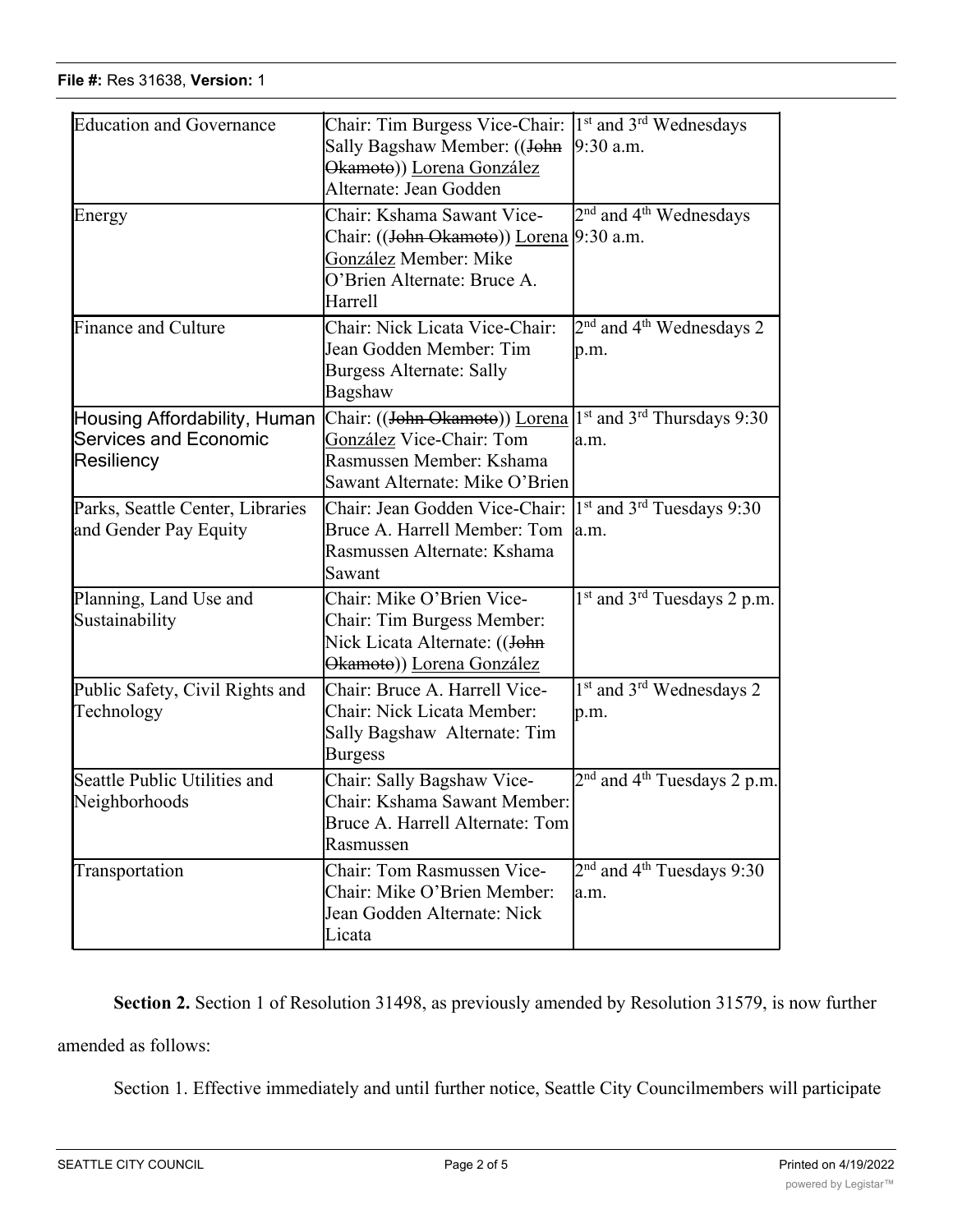#### **File #:** Res 31638, **Version:** 1

on the following King County Committees, Regional Committees, State Committees, and City of Seattle

Committees, superseding Resolution 31350.

## **A. King County Committees**

| Committee                                                     | <b>Councilmembers</b>                                                                  |
|---------------------------------------------------------------|----------------------------------------------------------------------------------------|
| King County Board of Health                                   | Nick Licata ((John<br>Okamoto)) Lorena<br>González Kshama Sawant<br>Alt: Sally Bagshaw |
| King County Committee to End Homelessness Governing Board     | ((John Okamoto)) Lorena<br>González                                                    |
| Growth Management Planning Council of King County<br>(GMPCKC) | Mike O'Brien Tim<br>Burgess Alt: Nick Licata                                           |
| <b>GMPCKC Executive Committee</b>                             | Mike O'Brien Alt: Tim<br><b>Burgess</b>                                                |
| King County Regional Policy Committee                         | ((J <del>ohn Okamoto</del> )) Lorena<br>González Kshama Sawant<br>Alt: Sally Bagshaw   |
| King County Regional Transit Committee                        | Tom Rasmussen Mike<br>O'Brien Alt: Jean<br>Godden                                      |
| King County Regional Water Quality Committee                  | Jean Godden Kshama<br>Sawant Alt: Tim Burgess                                          |
| King County Flood Management Advisory Committee               | Sally Bagshaw                                                                          |

## **B. Regional Committees**

| <b>Committee</b>                                             | <b>Councilmembers</b>                                                                                            |
|--------------------------------------------------------------|------------------------------------------------------------------------------------------------------------------|
| Advisory Council on Aging and Disability Services            | ((John Okamoto)) Lorena<br>González                                                                              |
| Economic Development District (EDD)                          | ((John Okamoto)) Lorena<br>González                                                                              |
| <b>Enterprise Seattle</b>                                    | Bruce A. Harrell                                                                                                 |
| Law Enforcement Assisted Diversion Policy Coordinating Group | Sally Bagshaw                                                                                                    |
| Puget Sound Regional Council (PSRC) Executive Board          | Bruce A. Harrell Tim<br><b>Burgess Tom Rasmussen</b><br>Alts: ((John Okamoto))<br>Lorena González Jean<br>Godden |

González<br>González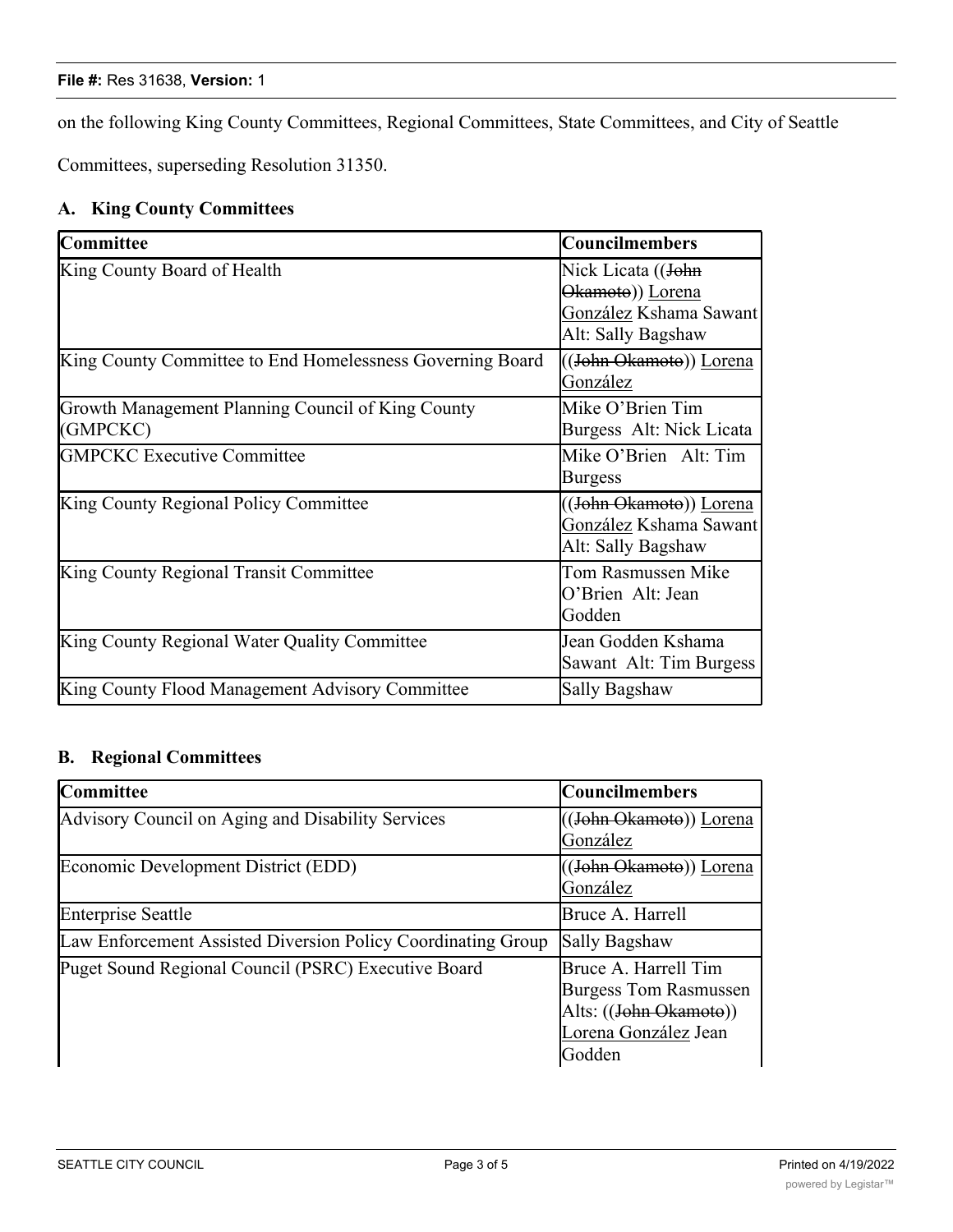| <b>PSRC Growth Management Policy Board</b>                                                                         | Sally Bagshaw Tim<br>Burgess Alt: ((John<br>Okamoto)) Lorena<br>González    |
|--------------------------------------------------------------------------------------------------------------------|-----------------------------------------------------------------------------|
| <b>PSRC Operations Committee</b>                                                                                   | Jean Godden                                                                 |
| <b>PSRC Transportation Policy Board</b>                                                                            | Mike O'Brien Tom<br>Rasmussen Alt: Jean<br>Godden                           |
| <b>Regional Food Policy Council</b>                                                                                | Mike O'Brien                                                                |
| Regional Law Safety & Justice Committee                                                                            | Bruce A. Harrell                                                            |
| SeaShore Transportation Forum                                                                                      | Tom Rasmussen                                                               |
| Seattle Convention and Visitors Bureau                                                                             | Sally Bagshaw                                                               |
| Trade Development Alliance                                                                                         | Jean Godden Bruce A.<br>Harrell Alt: ((John<br>Okamoto)) Lorena<br>González |
| Watershed Forums: WRIA 7: Tolt-Snohomish WRIA 8: Cedar-I Kshama Sawant Kshama<br>Washington WRIA 9: Green-Duwamish | Sawant Sally Bagshaw                                                        |

Alts: ((John Okamoto))

## **C. State Committees**

| <b>Committee</b>                             | <b>Councilmembers</b>                    |
|----------------------------------------------|------------------------------------------|
| Association of Washington Cities (AWC) Board | Tom Rasmussen ((John<br>Okamoto)) Lorena |
|                                              | González                                 |

# **D. City of Seattle Committees**

| <b>Committee</b>                                            | <b>Councilmembers</b>                            |
|-------------------------------------------------------------|--------------------------------------------------|
| Audit Committee                                             | Nick Licata                                      |
| Bridging the Gap Levy Oversight Committee                   | Tom Rasmussen                                    |
| City Employees' Retirement System, Board of Administration  | Nick Licata                                      |
| Debt Management Policy Advisory Committee                   | Nick Licata                                      |
| Domestic Violence Prevention Council                        | Bruce A. Harrell                                 |
| Families and Education Levy Oversight Committee             | Tim Burgess                                      |
| Fire Facilities Levy Oversight Committee                    | Bruce A. Harrell Nick<br>Licata                  |
| <b>Firefighters Pension Board</b>                           | Bruce A. Harrell Nick<br>Licata                  |
| Investment Committee for the New Market Tax Credits Program | (( <del>John Okamoto</del> )) Lorena<br>González |